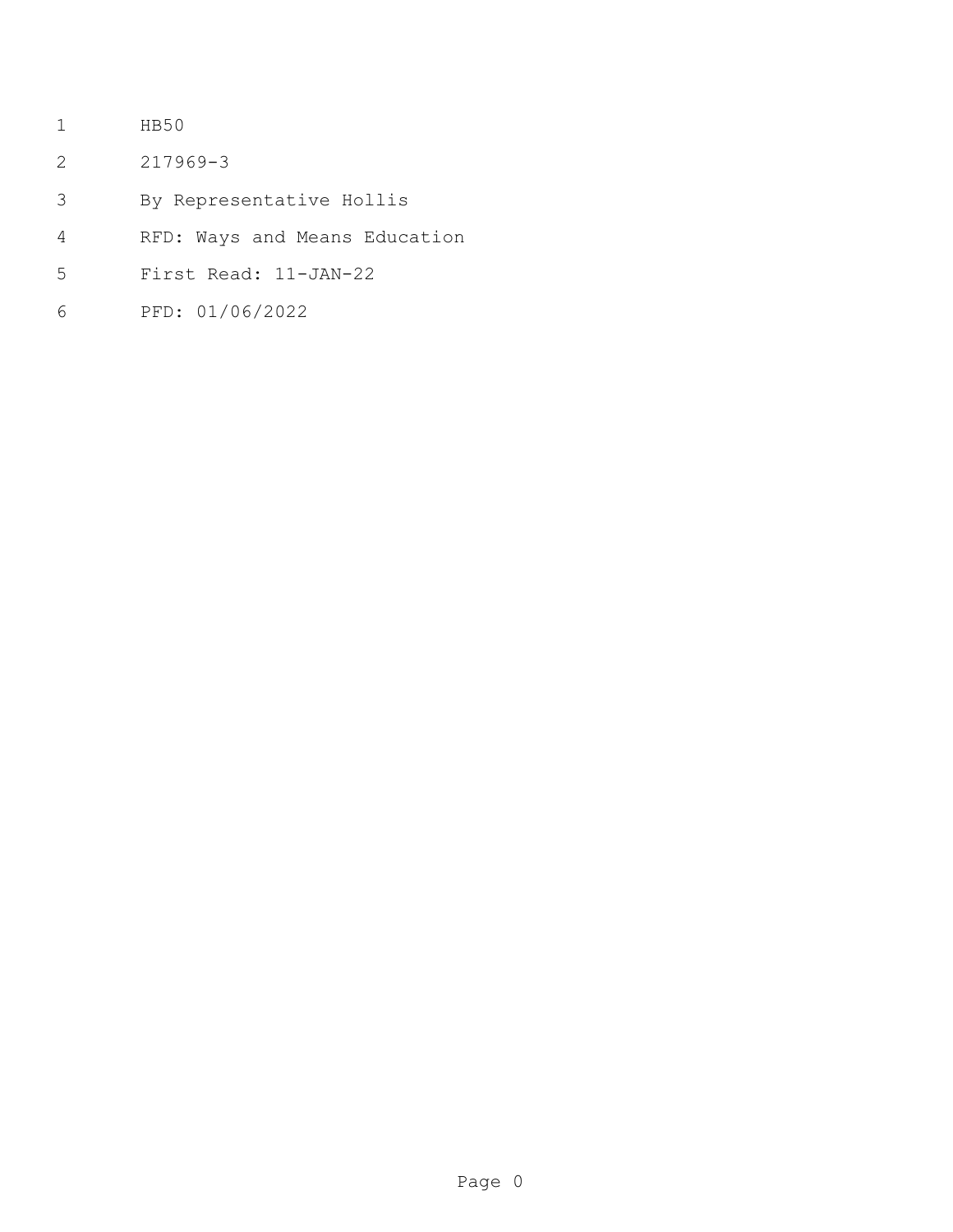| 1            | ENGROSSED                                                      |
|--------------|----------------------------------------------------------------|
| $\mathbf{2}$ |                                                                |
| 3            |                                                                |
| 4            | A BILL                                                         |
| 5            | TO BE ENTITLED                                                 |
| 6            | AN ACT                                                         |
| 7            |                                                                |
| 8            | Relating to public K-12 education; to establish a              |
| 9            | grant program for awarding funds to public schools to provide  |
| 10           | no cost feminine hygiene products to students.                 |
| 11           | BE IT ENACTED BY THE LEGISLATURE OF ALABAMA:                   |
| 12           | Section 1. (a) For the purposes of this act, the               |
| 13           | following terms shall have the following meanings:             |
| 14           | FEMININE HYGIENE PRODUCTS. Includes sanitary<br>(1)            |
| 15           | napkins and tampons.                                           |
| 16           | (2) QUALIFYING SCHOOL. A public school that                    |
| 17           | satisfies each of the following criteria:                      |
| 18           | a. Provides instruction in any grade in grades five            |
| 19           | through 12.                                                    |
| 20           | b. Receives Title I funds.                                     |
| 21           | (b) (1) There is established a grant program to award          |
| 22           | funds to local boards of education to provide feminine hygiene |
| 23           | products to students enrolled in qualifying schools at no cost |
| 24           | to those students. The program shall be administered by the    |
| 25           | State Department of Education, and the department shall        |
| 26           | develop procedures for the administration of the program.      |
|              |                                                                |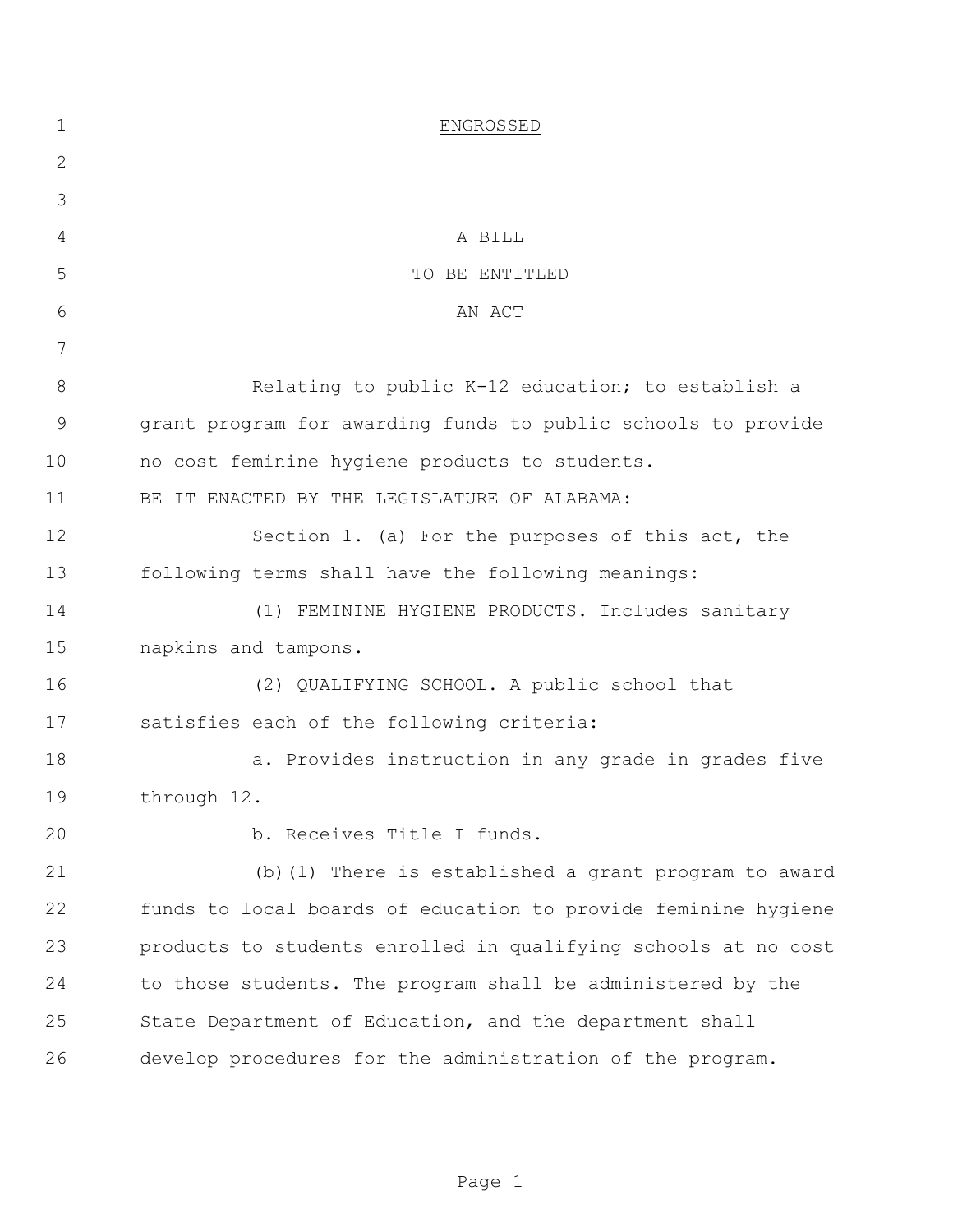(2)a. The State Superintendent of Education shall annually, on or before September 1, certify the total funds available to be awarded under the program each school year and shall allocate grant awards to the applicable local board of education for each qualifying school on a pro rata basis based on the total number of female students enrolled in grades 5 through 12 at those schools.

 b. The department shall annually reimburse each local board of education the actual cost of feminine hygiene products and dispensers purchased by the local board for distribution at each qualifying school, not to exceed the annual grant allocation for that school.

 (3) The State Superintendent of Education shall annually notify the local superintendent of education for each qualifying school of the amount of grant funds allocated to each local board of education for the qualifying school, and the local superintendent shall also provide notice to the department regarding the intention of each school to participate in the program.

 $(4)$  Any qualifying school that accepts a grant award under this section shall make feminine hygiene products 22 readily available in each women's restroom of a qualifying 23 school building that is routinely utilized by students in 24 grades five 5 through 12 at no cost to students.

 (4) Any qualifying school that accepts a grant award under this section shall provide feminine hygiene products to female students in grades 5 through 12 through a female school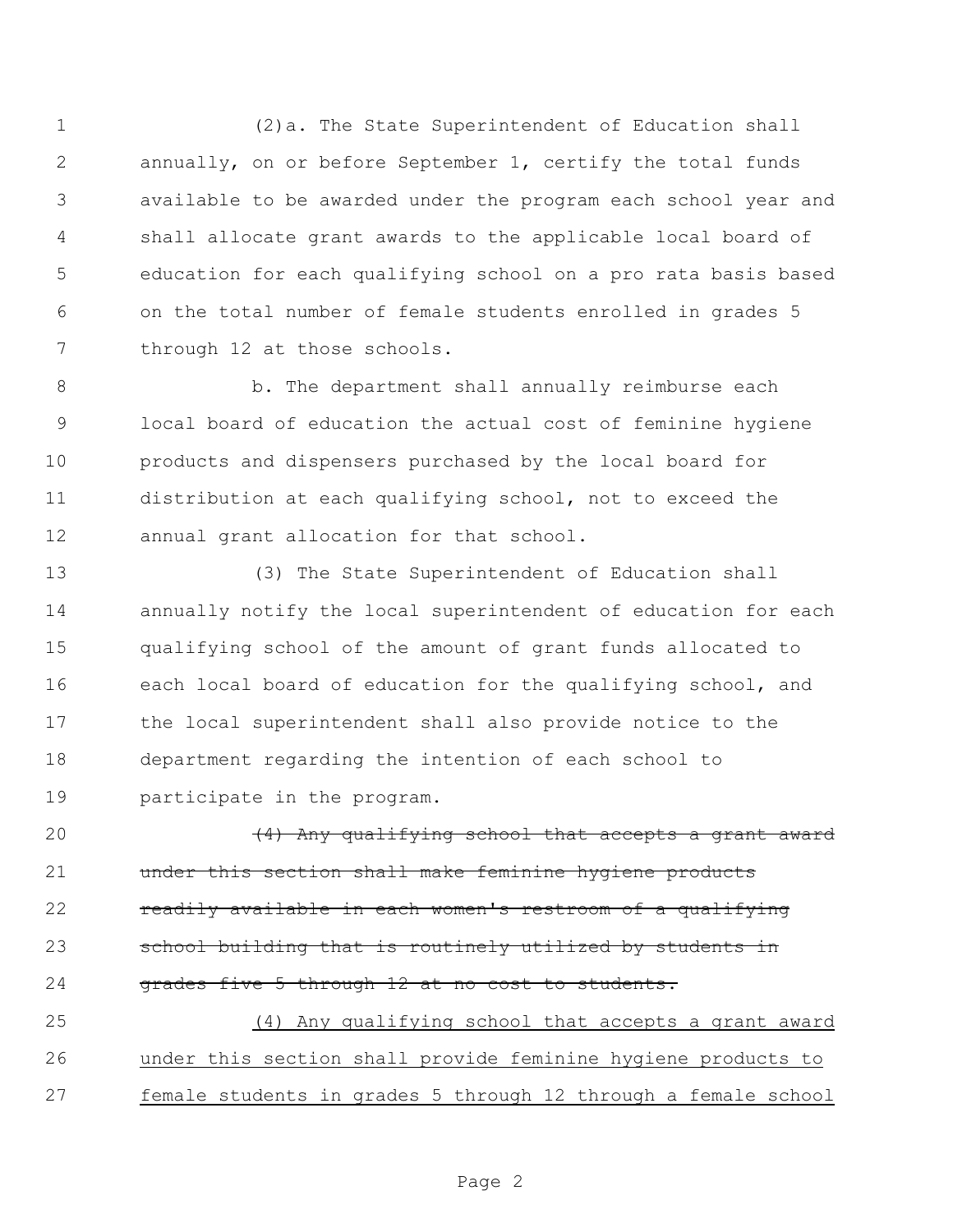counselor, female nurse, or female teacher selected by the principal at no cost to students.

 (5) Grants shall be awarded annually beginning with the 2022-2023 school year, and each school year thereafter.

 (6) The grants provided by this section shall be contingent on the availability of funds. The Legislature may appropriate funds to the department for this program, and the department may accept funds from nongovernmental entities to be used for this program. Funds not expended in any fiscal year shall not revert but shall remain with the department for use in implementing this program.

 Section 2. This act shall become effective on August 13 1, 2022, following its passage and approval by the Governor, or its otherwise becoming law.